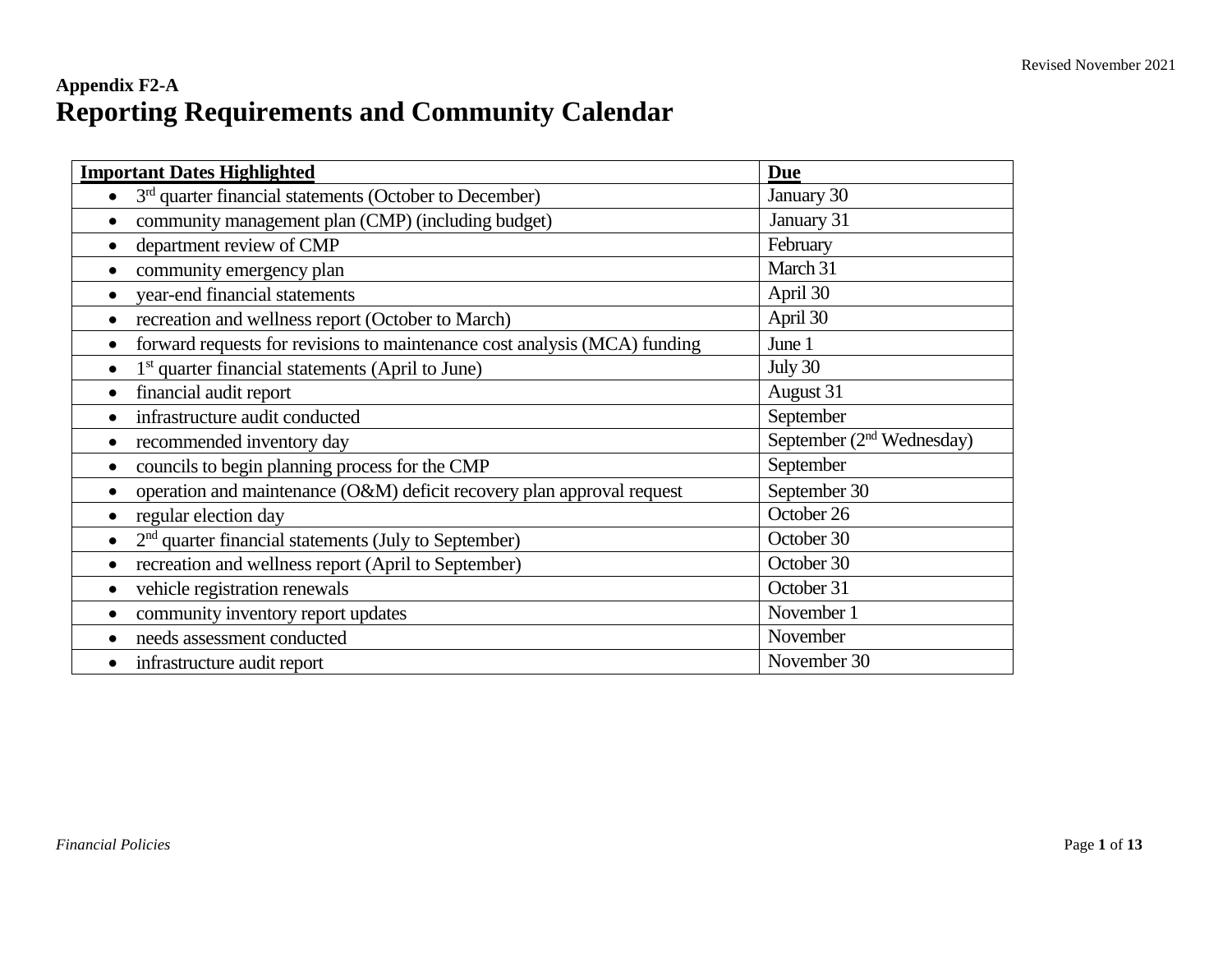## **January**

|                                                                                                                                                                                                                                                                                               | <b>Workplace Safety and Health (WSH) Reminders:</b>                                      |                                               |                                                          |     |                                                                                            |                                                                                               |  |  |  |  |
|-----------------------------------------------------------------------------------------------------------------------------------------------------------------------------------------------------------------------------------------------------------------------------------------------|------------------------------------------------------------------------------------------|-----------------------------------------------|----------------------------------------------------------|-----|--------------------------------------------------------------------------------------------|-----------------------------------------------------------------------------------------------|--|--|--|--|
| ← Ensure fire extinguishers, first aid kits and automated external<br>✔ Does your bulletin board include the community: WSH program policy,<br>Respectful Workplace and Harassment Prevention policy, Violence<br>defibrillators (AEDs) are inspected; action items highlighted as corrective |                                                                                          |                                               |                                                          |     |                                                                                            |                                                                                               |  |  |  |  |
|                                                                                                                                                                                                                                                                                               |                                                                                          |                                               |                                                          |     |                                                                                            |                                                                                               |  |  |  |  |
| action from inspections; ensure batteries in smoke/fire detectors are in                                                                                                                                                                                                                      | Prevention policy, Safe Work procedures, names of first aiders and WSH                   |                                               |                                                          |     |                                                                                            |                                                                                               |  |  |  |  |
| good working order.                                                                                                                                                                                                                                                                           | representatives (worker and council member)?                                             |                                               |                                                          |     |                                                                                            |                                                                                               |  |  |  |  |
| √ Are first aid kits available in every building?                                                                                                                                                                                                                                             |                                                                                          |                                               |                                                          |     |                                                                                            |                                                                                               |  |  |  |  |
| <b>Sun</b>                                                                                                                                                                                                                                                                                    | Mon                                                                                      | Tue                                           | Wed                                                      | Thu | Fri                                                                                        | <b>Sat</b><br><b>1 NEW YEAR'S DAY</b>                                                         |  |  |  |  |
| Department:                                                                                                                                                                                                                                                                                   |                                                                                          |                                               |                                                          |     |                                                                                            |                                                                                               |  |  |  |  |
| o final assessment roll sent at month end                                                                                                                                                                                                                                                     | o conduct manitenance cost analysis (MCA) review between Jan. 1 to May 31                |                                               |                                                          |     |                                                                                            | Prepare new TD1s                                                                              |  |  |  |  |
|                                                                                                                                                                                                                                                                                               |                                                                                          |                                               |                                                          |     |                                                                                            |                                                                                               |  |  |  |  |
|                                                                                                                                                                                                                                                                                               | o submit Manitoba Employees Benefit Program (MEBP) annual report by the 15 <sup>th</sup> |                                               |                                                          |     |                                                                                            |                                                                                               |  |  |  |  |
| $\overline{2}$                                                                                                                                                                                                                                                                                | 3                                                                                        | 4                                             | 5                                                        | 6   | $\overline{7}$                                                                             | 8                                                                                             |  |  |  |  |
|                                                                                                                                                                                                                                                                                               |                                                                                          |                                               |                                                          |     | Submit payroll report                                                                      |                                                                                               |  |  |  |  |
|                                                                                                                                                                                                                                                                                               |                                                                                          |                                               |                                                          |     | to MEBP                                                                                    |                                                                                               |  |  |  |  |
|                                                                                                                                                                                                                                                                                               |                                                                                          |                                               |                                                          |     | administrator                                                                              |                                                                                               |  |  |  |  |
| 9                                                                                                                                                                                                                                                                                             | 10                                                                                       | 11                                            | 12                                                       | 13  | 14                                                                                         | $\overline{15}$                                                                               |  |  |  |  |
|                                                                                                                                                                                                                                                                                               |                                                                                          |                                               |                                                          |     | Submit quarterly                                                                           | Deadline for receipt of                                                                       |  |  |  |  |
|                                                                                                                                                                                                                                                                                               |                                                                                          |                                               |                                                          |     | goods and services                                                                         | payment to Receiver                                                                           |  |  |  |  |
|                                                                                                                                                                                                                                                                                               |                                                                                          |                                               |                                                          |     | tax (GST) refund                                                                           | <b>General to avoid</b>                                                                       |  |  |  |  |
|                                                                                                                                                                                                                                                                                               |                                                                                          |                                               |                                                          |     |                                                                                            | penalty                                                                                       |  |  |  |  |
|                                                                                                                                                                                                                                                                                               |                                                                                          |                                               |                                                          |     |                                                                                            |                                                                                               |  |  |  |  |
| 16                                                                                                                                                                                                                                                                                            | 17                                                                                       | 18                                            | 19                                                       | 20  | 21                                                                                         | 22                                                                                            |  |  |  |  |
|                                                                                                                                                                                                                                                                                               |                                                                                          |                                               |                                                          |     |                                                                                            |                                                                                               |  |  |  |  |
|                                                                                                                                                                                                                                                                                               |                                                                                          |                                               |                                                          |     |                                                                                            |                                                                                               |  |  |  |  |
|                                                                                                                                                                                                                                                                                               |                                                                                          |                                               |                                                          |     |                                                                                            |                                                                                               |  |  |  |  |
| 23                                                                                                                                                                                                                                                                                            | 24                                                                                       | 25                                            | 26                                                       | 27  | 28                                                                                         | 29                                                                                            |  |  |  |  |
|                                                                                                                                                                                                                                                                                               |                                                                                          |                                               |                                                          |     |                                                                                            |                                                                                               |  |  |  |  |
|                                                                                                                                                                                                                                                                                               |                                                                                          |                                               |                                                          |     |                                                                                            |                                                                                               |  |  |  |  |
| 30                                                                                                                                                                                                                                                                                            | 31                                                                                       |                                               |                                                          |     | • submit bi-weekly water samples and monthly wastewater sample                             |                                                                                               |  |  |  |  |
| Deadline to submit:                                                                                                                                                                                                                                                                           | Deadline to submit to                                                                    | • conduct MCA review between Jan. 1 to May 31 |                                                          |     |                                                                                            |                                                                                               |  |  |  |  |
| $\triangleleft$ 3 <sup>rd</sup> quarter financial                                                                                                                                                                                                                                             | department:                                                                              |                                               |                                                          |     | • check Manitoba (MB) Municipal Relations (MRs) website to verify the Building Sustainable |                                                                                               |  |  |  |  |
| statement (Oct. to Dec.)                                                                                                                                                                                                                                                                      | $\triangle$ community                                                                    |                                               |                                                          |     | Communities program and Hometown Green Team grant application deadlines at:                |                                                                                               |  |  |  |  |
| to department                                                                                                                                                                                                                                                                                 | management plan                                                                          |                                               | www.gov.mb.ca/mr/bldgcomm/index.html                     |     |                                                                                            |                                                                                               |  |  |  |  |
| $\triangle$ Waste Reduction and                                                                                                                                                                                                                                                               | (including budget) and                                                                   |                                               |                                                          |     |                                                                                            |                                                                                               |  |  |  |  |
| <b>Recycling Support</b>                                                                                                                                                                                                                                                                      | minutes of public meeting                                                                | after the last pay period                     |                                                          |     |                                                                                            | + submit MEBP form and payment to MEBP administrator no later than 10 working days            |  |  |  |  |
| (WRARS) levy payment                                                                                                                                                                                                                                                                          | $\triangle$ property tax payments to                                                     |                                               |                                                          |     |                                                                                            | ◆ ensure both a senior election official (SEO) and assistant SEO have been appointed by bylaw |  |  |  |  |
| to MB Conservation and                                                                                                                                                                                                                                                                        | avoid interest charges                                                                   |                                               | in preparation for the upcoming October regular election |     |                                                                                            |                                                                                               |  |  |  |  |
| Climate                                                                                                                                                                                                                                                                                       | • monthly fire and                                                                       |                                               |                                                          |     |                                                                                            |                                                                                               |  |  |  |  |
|                                                                                                                                                                                                                                                                                               | community safety officer                                                                 |                                               |                                                          |     |                                                                                            |                                                                                               |  |  |  |  |
|                                                                                                                                                                                                                                                                                               | reports                                                                                  |                                               |                                                          |     |                                                                                            |                                                                                               |  |  |  |  |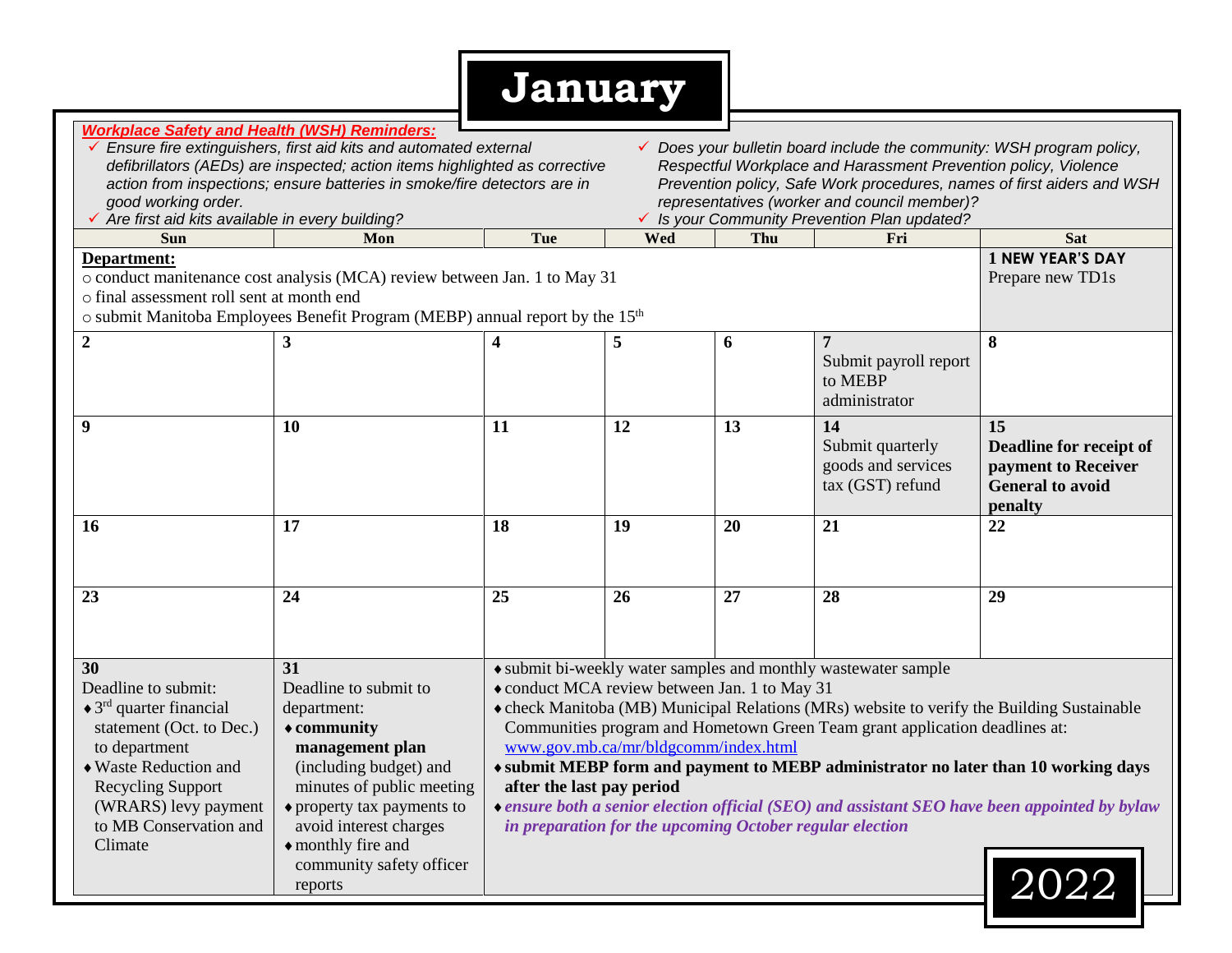# **February**

#### *WSH Reminders:*

 *Ensure fire extinguishers, first aid kits and AEDs are inspected; action items highlighted as corrective action from inspections; ensure batteries in smoke/fire detectors are in good working order.*

*Are your training records up-to-date?*

| <b>Sun</b>                                                               | Mon                                                                                                                                                                                                                                         | Tue                                                                                     | <b>Wed</b>     | Thu                                                                                      | Fri                                                                                               | <b>Sat</b> |
|--------------------------------------------------------------------------|---------------------------------------------------------------------------------------------------------------------------------------------------------------------------------------------------------------------------------------------|-----------------------------------------------------------------------------------------|----------------|------------------------------------------------------------------------------------------|---------------------------------------------------------------------------------------------------|------------|
| Department:<br>o regional office review of community<br>management plans |                                                                                                                                                                                                                                             | $\mathbf{1}$                                                                            | $\overline{2}$ | $\mathbf{3}$                                                                             | $\boldsymbol{4}$<br>Analyze firefighter<br>payments over<br>\$1,000 (from Jan. 1<br>to Dec. $31)$ | 5          |
| 6                                                                        | 7<br><b>Submit Workers Compensation</b><br>Board (WCB) annual return, if<br>applicable                                                                                                                                                      | 8                                                                                       | 9              | 10                                                                                       | 11                                                                                                | 12         |
| 13                                                                       | 14<br>VALENTINE'S DAY ♥                                                                                                                                                                                                                     | 15<br>Deadline for receipt of<br>payment to Receiver<br><b>General to avoid penalty</b> | 16             | 17<br>Post tenders for<br>solid waste,<br>custodial, water, etc.<br>for next fiscal year | 18                                                                                                | 19         |
| 20                                                                       | 21 LOUIS RIEL DAY                                                                                                                                                                                                                           | 22<br>Submit copies of T4s and T4<br>summary to Canada Revenue<br>Agency                | 23             | 24                                                                                       | 25                                                                                                | 26         |
| 27                                                                       | 28<br>Deadline to submit to department:<br>• property tax payments to avoid<br>interest charges<br>• monthly fire and community<br>safety officer reports                                                                                   |                                                                                         |                |                                                                                          |                                                                                                   |            |
|                                                                          | <b>MB Water and Wastewater Association</b><br>Annual Conference - Brandon                                                                                                                                                                   |                                                                                         |                |                                                                                          |                                                                                                   |            |
|                                                                          | • submit bi-weekly water samples (including Trihalomethane sample and Haloacetic Acids sample, if required) and monthly wastewater sample<br>• retain copy of T4 summary page and all T4 slips for submission to MEBP administrator in June |                                                                                         |                |                                                                                          |                                                                                                   |            |

submit application for Building Sustainable Communities program and Hometown Green Team grant to MR this month

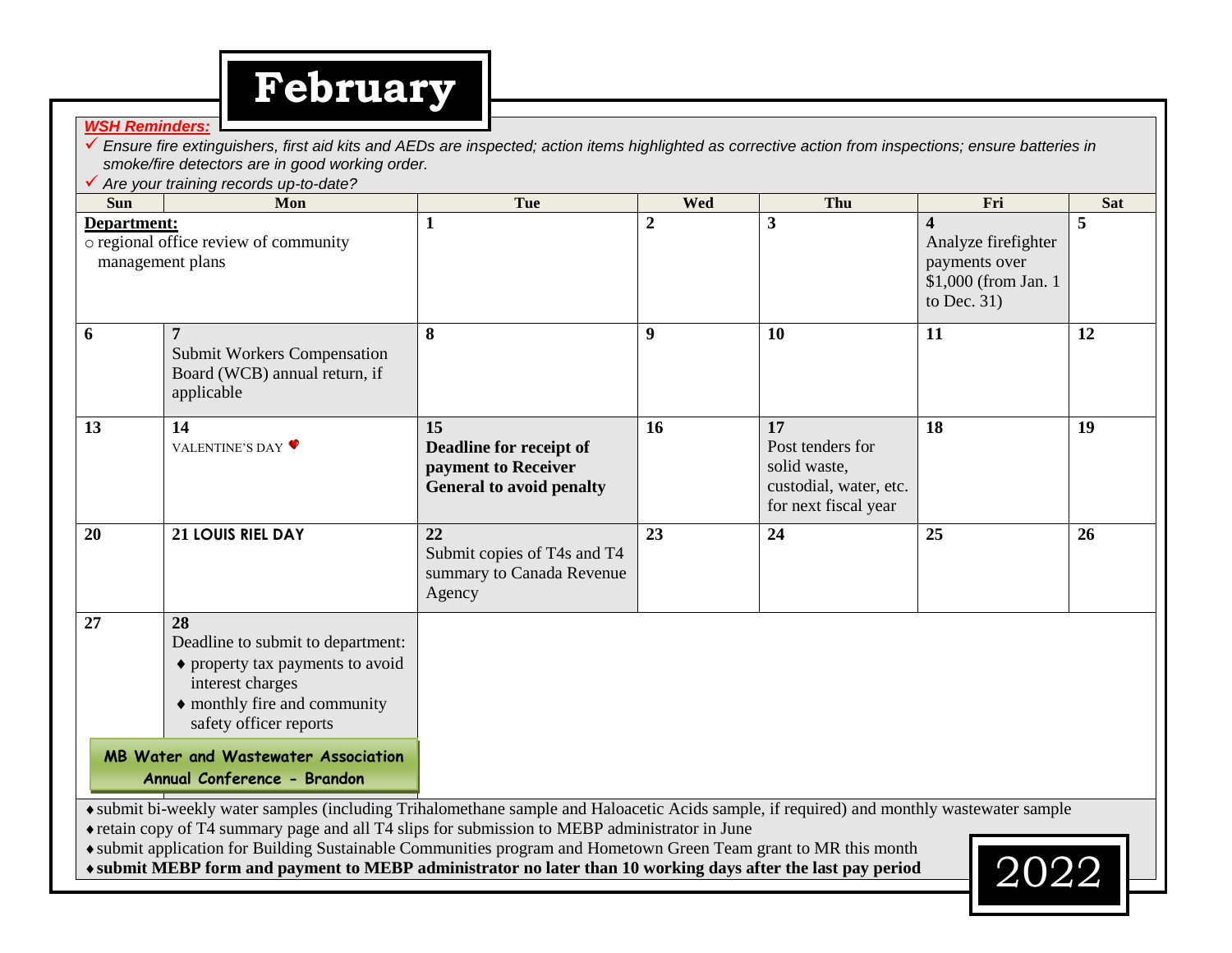|            | <b>WSH Reminders:</b>   | <b>March</b><br>fire detectors are in good working order.<br>Unplanned inspection to be conducted by the department in community prior to month end. |                 |                                                                                                                                                                                                          | Ensure fire extinguishers, first aid kits and AEDs are inspected; action items highlighted as corrective action from inspections; ensure batteries in smoke/                                                                                                                                                                                                                                                                 |                 |
|------------|-------------------------|------------------------------------------------------------------------------------------------------------------------------------------------------|-----------------|----------------------------------------------------------------------------------------------------------------------------------------------------------------------------------------------------------|------------------------------------------------------------------------------------------------------------------------------------------------------------------------------------------------------------------------------------------------------------------------------------------------------------------------------------------------------------------------------------------------------------------------------|-----------------|
| <b>Sun</b> | Mon                     | <b>Tue</b><br>1                                                                                                                                      | <b>Wed</b><br>2 | Thu<br>3                                                                                                                                                                                                 | Fri<br>$\overline{\mathbf{4}}$                                                                                                                                                                                                                                                                                                                                                                                               | <b>Sat</b><br>5 |
|            |                         | <b>MB Water and Wastewater Association</b><br>Annual Conference - Brandon                                                                            |                 |                                                                                                                                                                                                          |                                                                                                                                                                                                                                                                                                                                                                                                                              |                 |
| 6          | 7                       | 8                                                                                                                                                    | 9               | 10                                                                                                                                                                                                       | 11                                                                                                                                                                                                                                                                                                                                                                                                                           | 12              |
|            |                         |                                                                                                                                                      |                 |                                                                                                                                                                                                          | MB Annual Provincial Recreation Conference - Winnipeg                                                                                                                                                                                                                                                                                                                                                                        |                 |
| 13         | 14                      | 15<br>Deadline for receipt of<br>payment to Receiver<br><b>General to avoid penalty</b>                                                              | 16              | 17<br><b>ST.PATRICK S DAY</b>                                                                                                                                                                            | <b>18</b><br>Submit any bill backs to department for<br>the fiscal year                                                                                                                                                                                                                                                                                                                                                      | 19              |
| 20         | 21                      | 22                                                                                                                                                   | 23              | 24<br>Submit assessment roll<br>revisions – ongoing to<br>property tax clerk                                                                                                                             | 25<br><b>Public Sector Accounting Board</b><br>(PSAB): complete inventory count<br>requirement for year-end financial<br>statement (ex: fuel, gravel)                                                                                                                                                                                                                                                                        | 26              |
| 27         | 28<br>$\overline{2}022$ | 29                                                                                                                                                   | 30              | 31<br>Deadline to submit to<br>department:<br>• property tax payments<br>to avoid interest charges<br>$\bullet$ community emergency<br>plan<br>• monthly fire and<br>community safety<br>officer reports | • submit bi-weekly water samples and monthly<br>wastewater sample<br>• review employee job descriptions<br>• pass new fiscal year resolutions and bylaws (recurring<br>bills, rentals, water, solid waste, etc.)<br>• ratify fire chief agreement and approve volunteer fire<br>department member list<br>◆ submit MEBP form and payment to MEBP<br>administrator no later than 10 working days after<br>the last pay period |                 |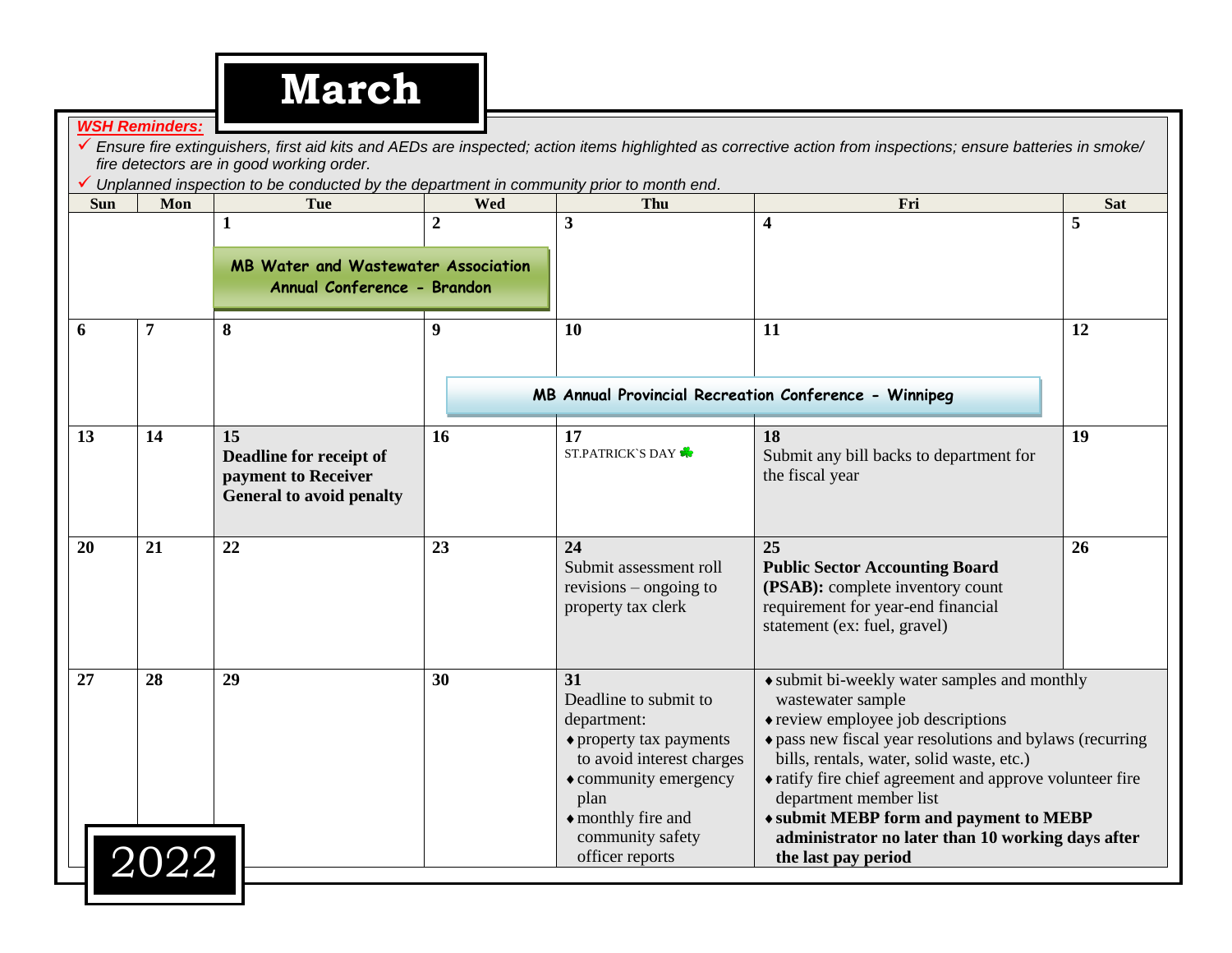*WSH Reminders:*

|                     | fire detectors are in good working order. | Conduct annual fire drills, ensure maintenance of fire extinguishers and smoke detectors.                |                                                 |     |                                                                                                                                                         |                                                                                                                                                                                        |
|---------------------|-------------------------------------------|----------------------------------------------------------------------------------------------------------|-------------------------------------------------|-----|---------------------------------------------------------------------------------------------------------------------------------------------------------|----------------------------------------------------------------------------------------------------------------------------------------------------------------------------------------|
| <b>Sun</b>          | Mon                                       | <b>Tue</b>                                                                                               | Wed                                             | Thu | Fri                                                                                                                                                     | <b>Sat</b>                                                                                                                                                                             |
| Department:         |                                           | o send tangible capital asset (TCA) entries to community by the 15 <sup>th</sup>                         |                                                 |     |                                                                                                                                                         | $\overline{2}$                                                                                                                                                                         |
| $\mathbf{3}$        | 4<br>Submit quarterly<br>GST refund       | Submit quarterly payroll<br>report to MEBP<br>administrator                                              | 6                                               | 7   | 8                                                                                                                                                       | 9                                                                                                                                                                                      |
| <b>10</b>           | 11                                        | 12<br><b>Maintenance</b><br>management system<br>(MMS): isolate lagoon<br>cells for mid-May<br>discharge | 13                                              | 14  | <b>15 GOOD FRIDAY</b><br>Deadline for receipt of<br>payment to Receiver<br><b>General to avoid penalty</b><br>Receipt of TCA entries<br>from department | 16                                                                                                                                                                                     |
| 17<br><b>EASTER</b> | <b>18 EASTER MONDAY</b>                   | 19<br>Start to prepare files and<br>schedules for financial<br>audit due June 1 to the<br>audit firm     | 20<br>MMS:<br>service<br>mowers and<br>trimmers | 21  | 22<br><b>MMS</b> : inspect and clear<br>all community culverts                                                                                          | 23                                                                                                                                                                                     |
| 24                  | 25                                        | 26                                                                                                       | 27                                              | 28  | 29<br>Deadline to submit to<br>department monthly fire<br>and community safety<br>officer reports                                                       | 30<br>Deadline to submit to department:<br>• March 31, 2022 year-end<br>financial statement<br>• recreation and wellness report<br>(Oct. to March)<br>• property tax payments to avoid |
|                     |                                           | MB Municipal Administrator's Association Annual Conference/<br>Tradeshow - Brandon                       |                                                 |     |                                                                                                                                                         | interest charges<br>• community safety officer annual<br>work plan                                                                                                                     |

submit bi-weekly water samples and monthly wastewater sample

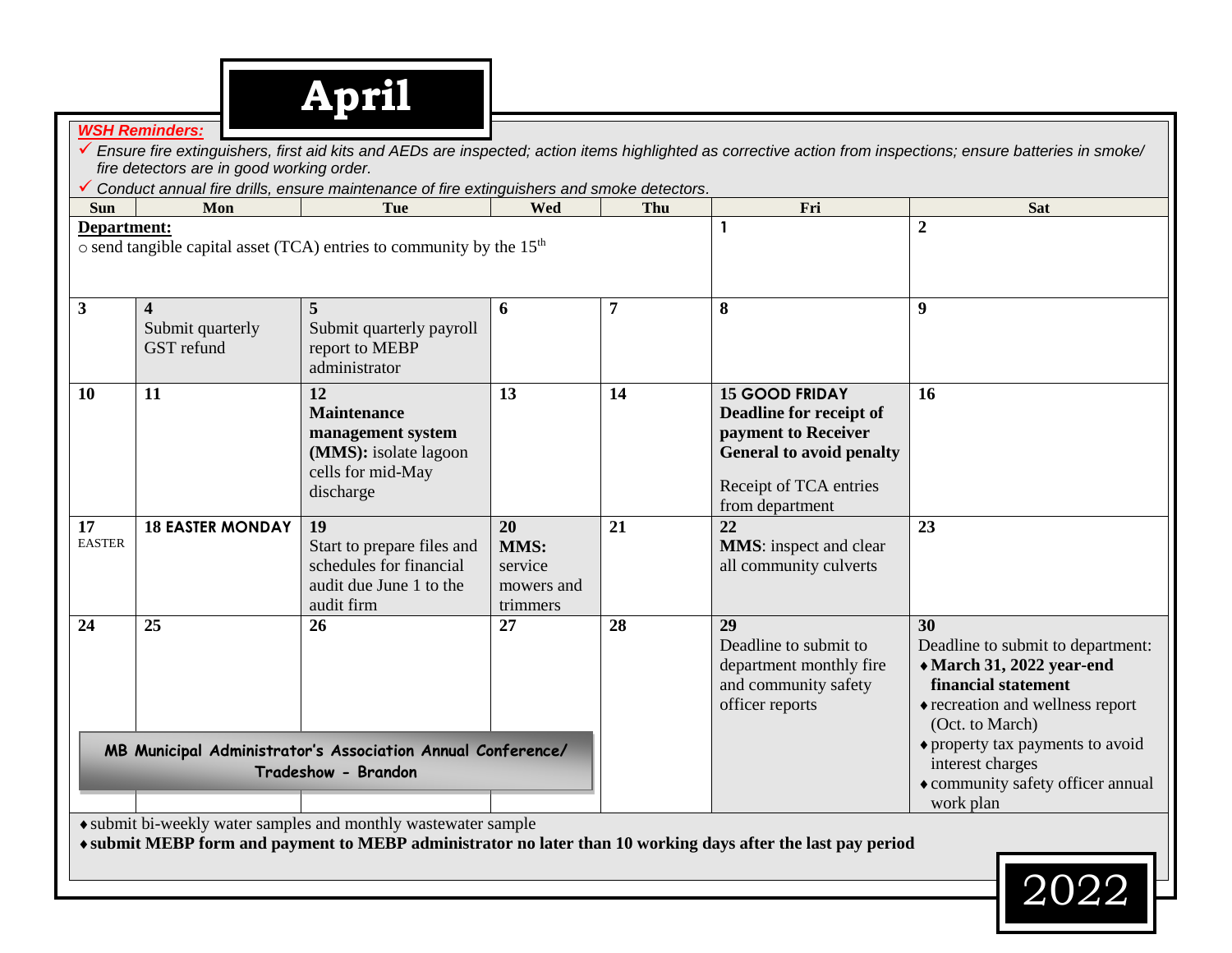

#### *WSH Reminders:*

 *Ensure fire extinguishers, first aid kits and AEDs are inspected; action items highlighted as corrective action from inspections; ensure batteries in smoke/ fire detectors are in good working order.* 

*Are your training records up-to-date?*

| <b>Sun</b>                                                                                           | Mon                                                                                                                             | <b>Tue</b>                                                                                                                                                                                                                                                                                                                                                   | Wed                                               | Thu                       | Fri                                                                       | <b>Sat</b>          |
|------------------------------------------------------------------------------------------------------|---------------------------------------------------------------------------------------------------------------------------------|--------------------------------------------------------------------------------------------------------------------------------------------------------------------------------------------------------------------------------------------------------------------------------------------------------------------------------------------------------------|---------------------------------------------------|---------------------------|---------------------------------------------------------------------------|---------------------|
| 1                                                                                                    | $\overline{2}$                                                                                                                  | 3<br><b>MMS</b> : heat traces and<br>recirculating pumps<br>turned off (South)                                                                                                                                                                                                                                                                               | $\overline{\mathbf{4}}$                           | 5                         | 6<br><b>MMS:</b> sample lagoon<br>for mid-May<br>discharge, if applicable | 7                   |
|                                                                                                      |                                                                                                                                 |                                                                                                                                                                                                                                                                                                                                                              | <b>Emergency Preparedness Week</b>                |                           |                                                                           |                     |
| 8<br><b>MOTHER'S DAY</b>                                                                             | 9<br><b>MMS:</b> crawl space<br>vents opened                                                                                    | 10                                                                                                                                                                                                                                                                                                                                                           | 11                                                | 12<br><b>MANITOBA DAY</b> | 13<br><b>MMS:</b> isolate lagoon<br>cells for mid-June<br>discharge       | 14                  |
| 15<br><b>Deadline for</b><br>receipt of<br>payment to<br><b>Receiver General</b><br>to avoid penalty | 16<br><b>MMS</b> : begin lagoon<br>discharge, if<br>applicable, and plan<br>for alum application<br>for phosphorus<br>reduction | 17<br><b>MMS</b> : heat traces and<br>recirculating pumps<br>turned off (North)                                                                                                                                                                                                                                                                              | 18                                                | 19                        | 20                                                                        | 21                  |
| 22                                                                                                   | <b>23 VICTORIA DAY</b>                                                                                                          | 24                                                                                                                                                                                                                                                                                                                                                           | 24                                                | 26                        | 27                                                                        | 28                  |
| 29                                                                                                   | 30                                                                                                                              | 31<br>Deadline to submit to<br>department:<br>$\triangle$ property tax payments<br>to avoid interest charges<br>◆ monthly fire and<br>community safety<br>officer reports                                                                                                                                                                                    | Department:<br>o complete MCA review by month end |                           |                                                                           | $ 20\overline{22} $ |
|                                                                                                      | https://www.gov.mb.ca/emo/prepare/epweek.html                                                                                   | • check the Emergency Measures Organization website for emergency preparedness week resources at:<br>• submit bi-weekly water samples (including Trihalomethane sample and Haloacetic Acids sample, if required) and monthly wastewater sample<br>qubmit MEDD form and normant to MEDD administrator no lotar than 10 weaking days often the lost noy nexted |                                                   |                           |                                                                           |                     |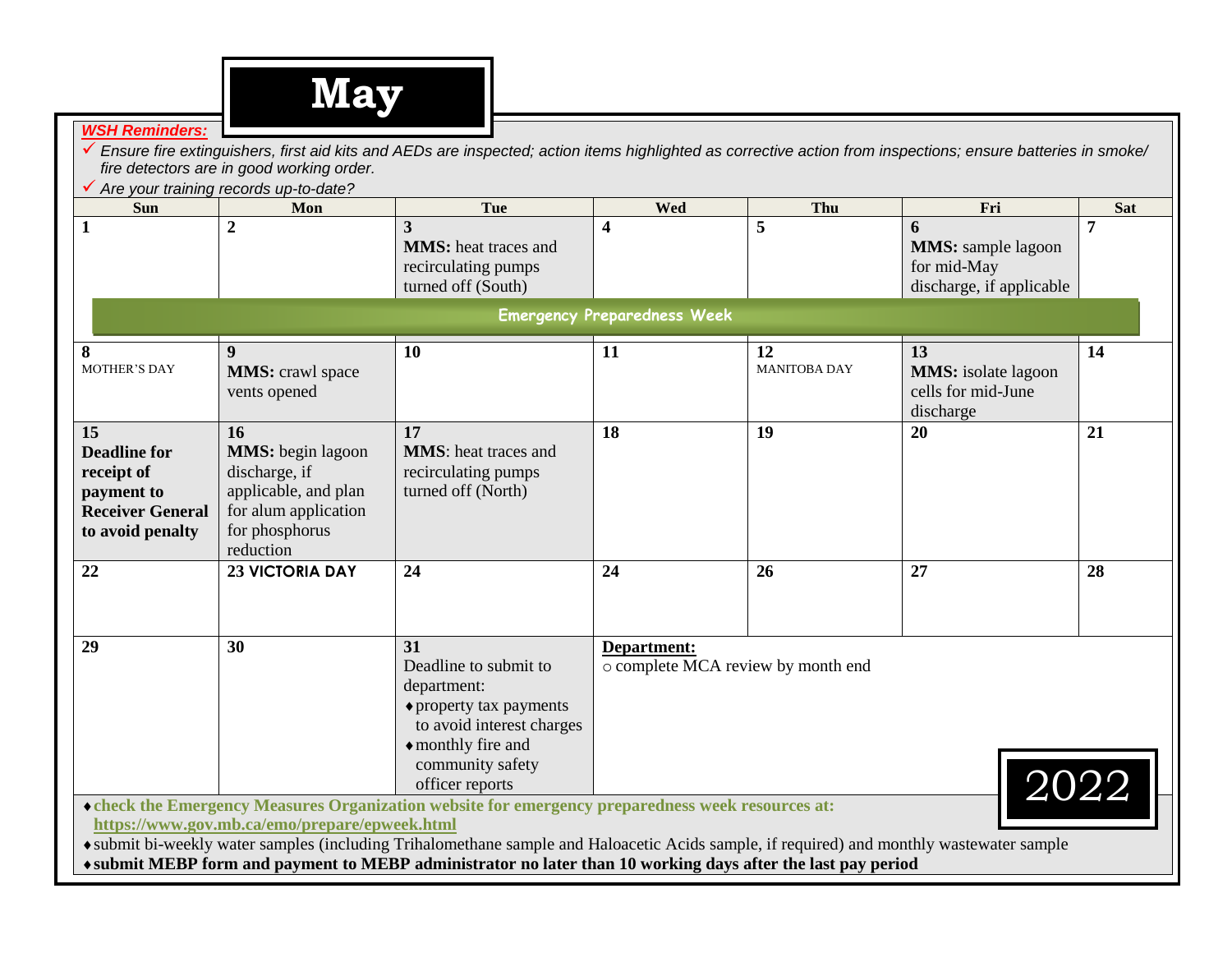| <b>WSH Reminders:</b>                                      | √ Are first aid kits available in every building? | Ensure fire extinguishers, first aid kits and AEDs are inspected; action<br>items highlighted as corrective action from inspections; ensure batteries in<br>smoke/fire detectors are in good working order. |                                                                                                                                                  | Does your bulletin board include the community: WSH program policy,<br>Respectful Workplace and Harassment Prevention policy, Violence<br>Prevention policy, Safe Work procedures, names of first aiders and<br>WSH representatives (worker and council member)?<br>√ Is your Community Prevention Plan updated? |     |            |
|------------------------------------------------------------|---------------------------------------------------|-------------------------------------------------------------------------------------------------------------------------------------------------------------------------------------------------------------|--------------------------------------------------------------------------------------------------------------------------------------------------|------------------------------------------------------------------------------------------------------------------------------------------------------------------------------------------------------------------------------------------------------------------------------------------------------------------|-----|------------|
| <b>Sun</b>                                                 | Mon                                               | <b>Tue</b>                                                                                                                                                                                                  | Wed                                                                                                                                              | Thu                                                                                                                                                                                                                                                                                                              | Fri | <b>Sat</b> |
| Department:<br>copy community council<br>official training |                                                   | o send revenue confirmations to audit firm by the 15 <sup>th</sup> and<br>o principal electoral officer (PEO) to conduct election                                                                           | Deadline to submit requests for next<br>fiscal year MCA revisions to<br>department<br>Send financial records to audit firm                       | $\overline{2}$                                                                                                                                                                                                                                                                                                   | 3   | 4          |
| 5                                                          | 6                                                 | 7                                                                                                                                                                                                           | 8<br><b>MMS:</b> sample lagoon for mid-June<br>discharge                                                                                         | 9                                                                                                                                                                                                                                                                                                                | 10  | 11         |
| 12                                                         | 13                                                | 14                                                                                                                                                                                                          | 15<br>Deadline for receipt of payment to<br><b>Receiver General to avoid penalty</b><br>Receive copy of revenue<br>confirmations from department | 16                                                                                                                                                                                                                                                                                                               | 17  | 18         |
| 19<br><b>FATHER'S DAY</b>                                  | 20                                                | 21<br><b>NATIONAL INDIGENOUS</b><br>PEOPLES DAY                                                                                                                                                             | 22<br><b>MMS</b> : begin lagoon discharge, if<br>applicable                                                                                      | 23                                                                                                                                                                                                                                                                                                               | 24  | 25         |
| 26                                                         | 27                                                | 28                                                                                                                                                                                                          | 29                                                                                                                                               | 30<br>Deadline to submit to<br>department:<br>◆ property tax payments to<br>avoid interest charges<br>• monthly fire and community<br>safety officer reports                                                                                                                                                     |     |            |
|                                                            |                                                   |                                                                                                                                                                                                             |                                                                                                                                                  | Install Sage payroll updates                                                                                                                                                                                                                                                                                     |     |            |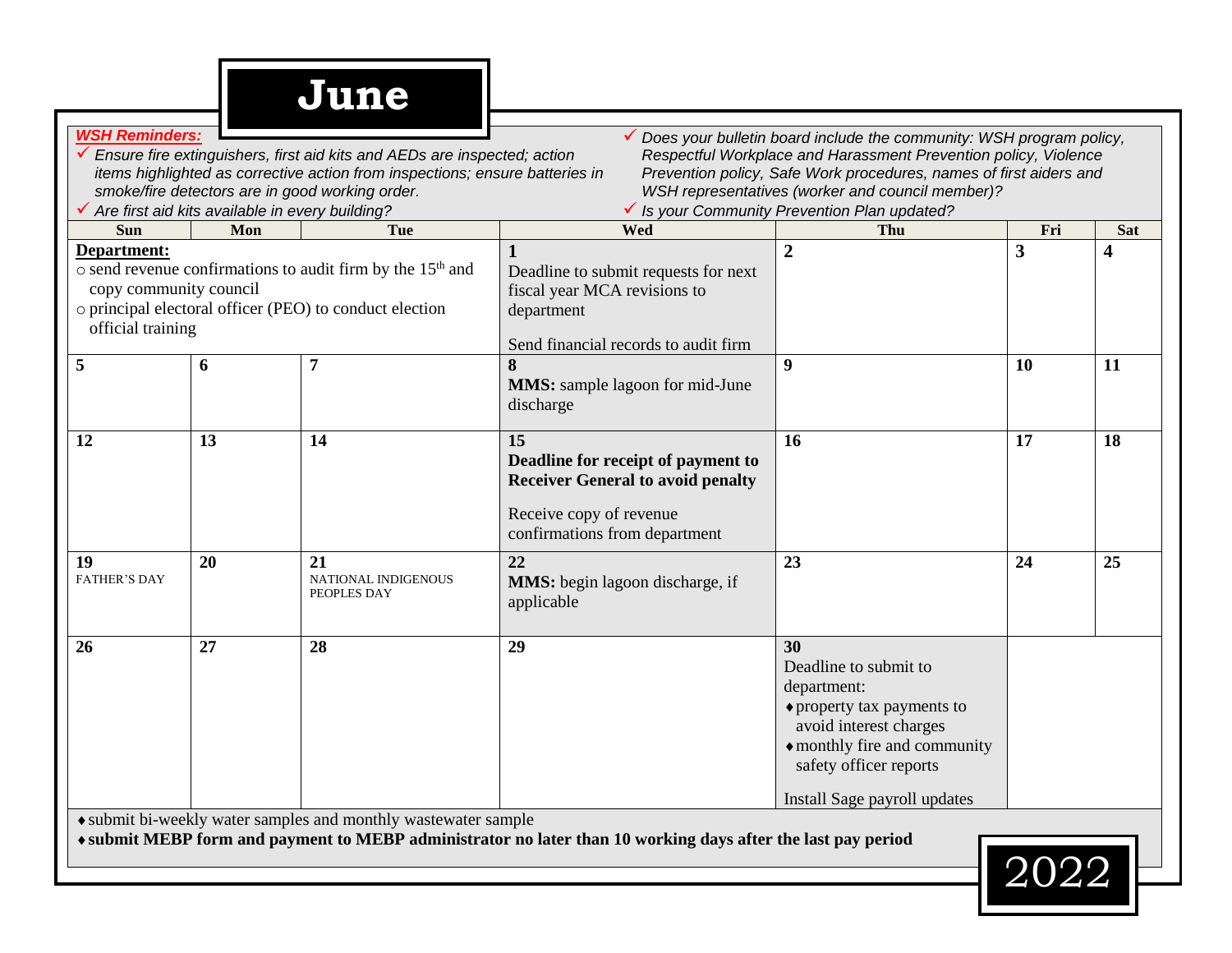| fire detectors are in good working order.<br><b>Sun</b>                                         | Mon                                                                                           | Tue | <b>Wed</b>                                             | Thu                                                                   | Fri                                                                                                          | <b>Sat</b>                                                                                                                                                                                   |
|-------------------------------------------------------------------------------------------------|-----------------------------------------------------------------------------------------------|-----|--------------------------------------------------------|-----------------------------------------------------------------------|--------------------------------------------------------------------------------------------------------------|----------------------------------------------------------------------------------------------------------------------------------------------------------------------------------------------|
| Department:                                                                                     | o forward request for next fiscal year MCA revisions by the 1 <sup>st</sup>                   |     |                                                        |                                                                       | <b>1 CANADA DAY</b>                                                                                          | $\overline{2}$                                                                                                                                                                               |
| 3                                                                                               | 4<br>Submit quarterly:<br>$\triangle$ GST refund<br>◆ payroll report to<br>MEBP administrator | 5   | 6<br><b>MMS</b> : gate<br>valve and curb<br>stop check | 7<br><b>MMS:</b> water<br>treatment plant<br>storage tanks<br>cleaned | 8                                                                                                            | 9                                                                                                                                                                                            |
| 10                                                                                              | 11                                                                                            | 12  | 13                                                     | 14                                                                    | 15<br>Deadline for receipt of<br>payment to Receiver<br><b>General to avoid penalty</b>                      | 16                                                                                                                                                                                           |
| 17                                                                                              | 18<br>Complete revisions for<br><b>WCB</b> estimates                                          | 19  | 20                                                     | 21                                                                    | 22<br>Follow-up with auditor re:<br>financial audit to meet Aug.<br>31 deadline for receipt of<br>audit      | 23                                                                                                                                                                                           |
| 24                                                                                              | 25                                                                                            | 26  | 27                                                     | 28                                                                    | 29<br>Deadline to submit monthly<br>fire and community safety<br>officer reports to<br>department            | 30<br>Deadline to submit:<br>$\triangleleft$ 1 <sup>st</sup> quarter financial<br>statement (April to<br>June) to department<br>◆ WRARS levy<br>payment to MB<br>Conservation and<br>Climate |
| 31<br>Deadline to submit to<br>department property<br>tax payments to avoid<br>interest charges | • submit bi-weekly water samples and monthly wastewater sample                                |     |                                                        |                                                                       | ◆ submit MEBP form and payment to MEBP administrator no later than 10 working days after the last pay period | 2022                                                                                                                                                                                         |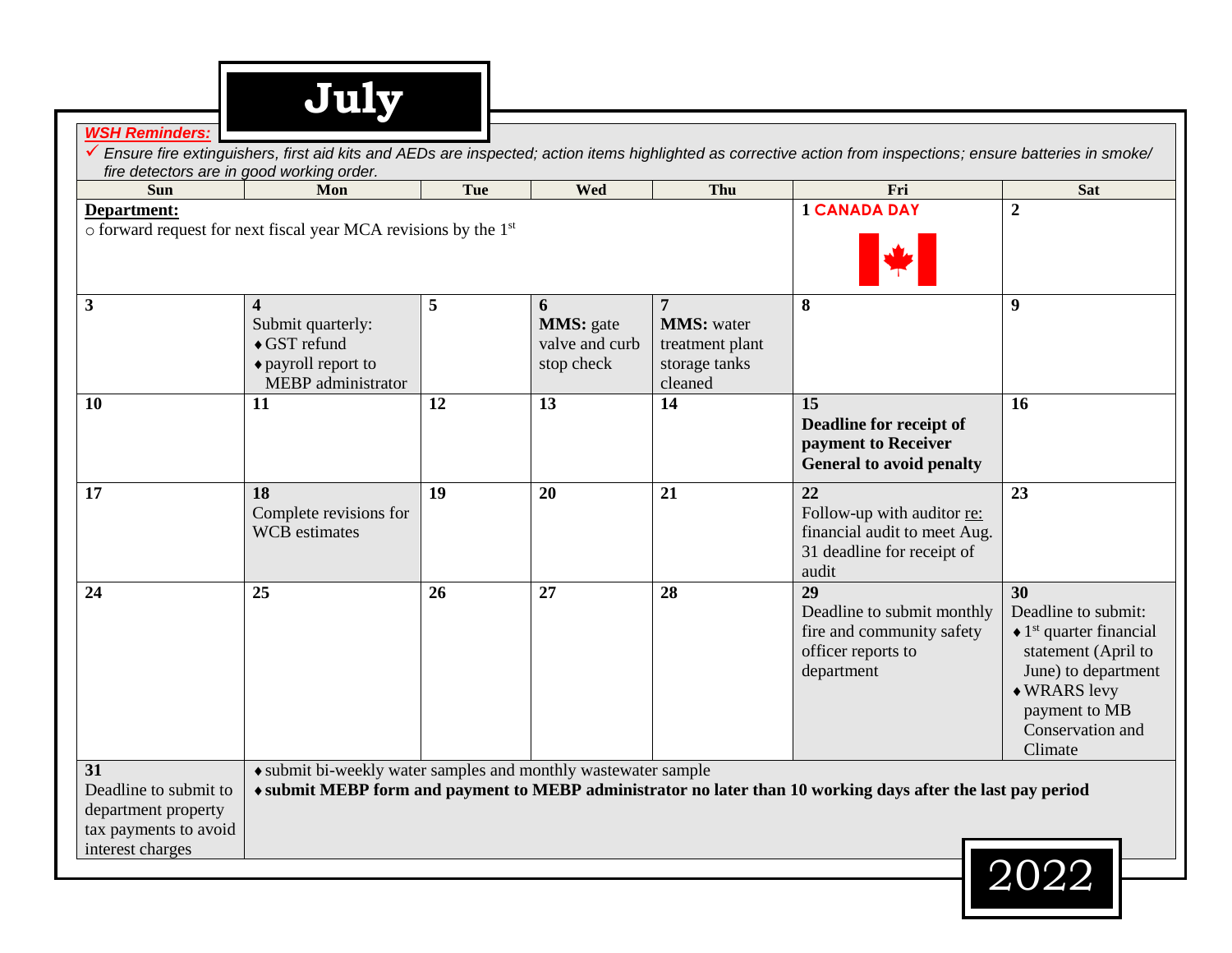

#### *WSH Reminders:*

 *Ensure fire extinguishers, first aid kits and AEDs are inspected; action items highlighted as corrective action from inspections; ensure batteries in smoke/ fire detectors are in good working order.*

*Are first aid kits available in every building?*

| Sun | Mon                                                                                                                    | Tue                                                                                                                                                                     | Wed                                                                                                                                                                                                                                                       | Thu                                                                                                              | Fri | <b>Sat</b> |
|-----|------------------------------------------------------------------------------------------------------------------------|-------------------------------------------------------------------------------------------------------------------------------------------------------------------------|-----------------------------------------------------------------------------------------------------------------------------------------------------------------------------------------------------------------------------------------------------------|------------------------------------------------------------------------------------------------------------------|-----|------------|
|     | <b>1 TERRY FOX DAY</b>                                                                                                 | $\boldsymbol{2}$                                                                                                                                                        | $\mathbf{3}$                                                                                                                                                                                                                                              | 4                                                                                                                | 5   | 6          |
| 7   | 8<br>Follow-up with auditor for<br>financial audit exit interview<br>date (advise municipal<br>development consultant) | $\boldsymbol{9}$                                                                                                                                                        | 10                                                                                                                                                                                                                                                        | 11                                                                                                               | 12  | 13         |
| 14  | 15<br>Deadline for receipt of<br>payment to Receiver<br><b>General to avoid penalty</b>                                | 16                                                                                                                                                                      | 17                                                                                                                                                                                                                                                        | 18                                                                                                               | 19  | 20         |
| 21  | 22                                                                                                                     | 23                                                                                                                                                                      | 24                                                                                                                                                                                                                                                        | 24                                                                                                               | 26  | 27         |
| 28  | 29                                                                                                                     | 30<br>Submit any hold back<br>requests to department<br>related to First Nations for<br>the municipal operating<br>grant in preparation for the<br>October distribution | 31<br>Deadline to submit to<br>department:<br>• property tax payments to<br>avoid interest charges<br>• monthly fire and community<br>safety officer reports<br>Receipt of March 31, 2022<br>financial audit report                                       | Department:<br>o plan infrastructure schedule<br>o receipt of March 31, 2022 community<br>financial audit report |     |            |
|     |                                                                                                                        |                                                                                                                                                                         | • submit bi-weekly water samples (including Trihalomethane sample and Haloacetic Acids sample, if required) and monthly wastewater sample<br>* submit MEBP form and payment to MEBP administrator no later than 10 working days after the last pay period |                                                                                                                  |     |            |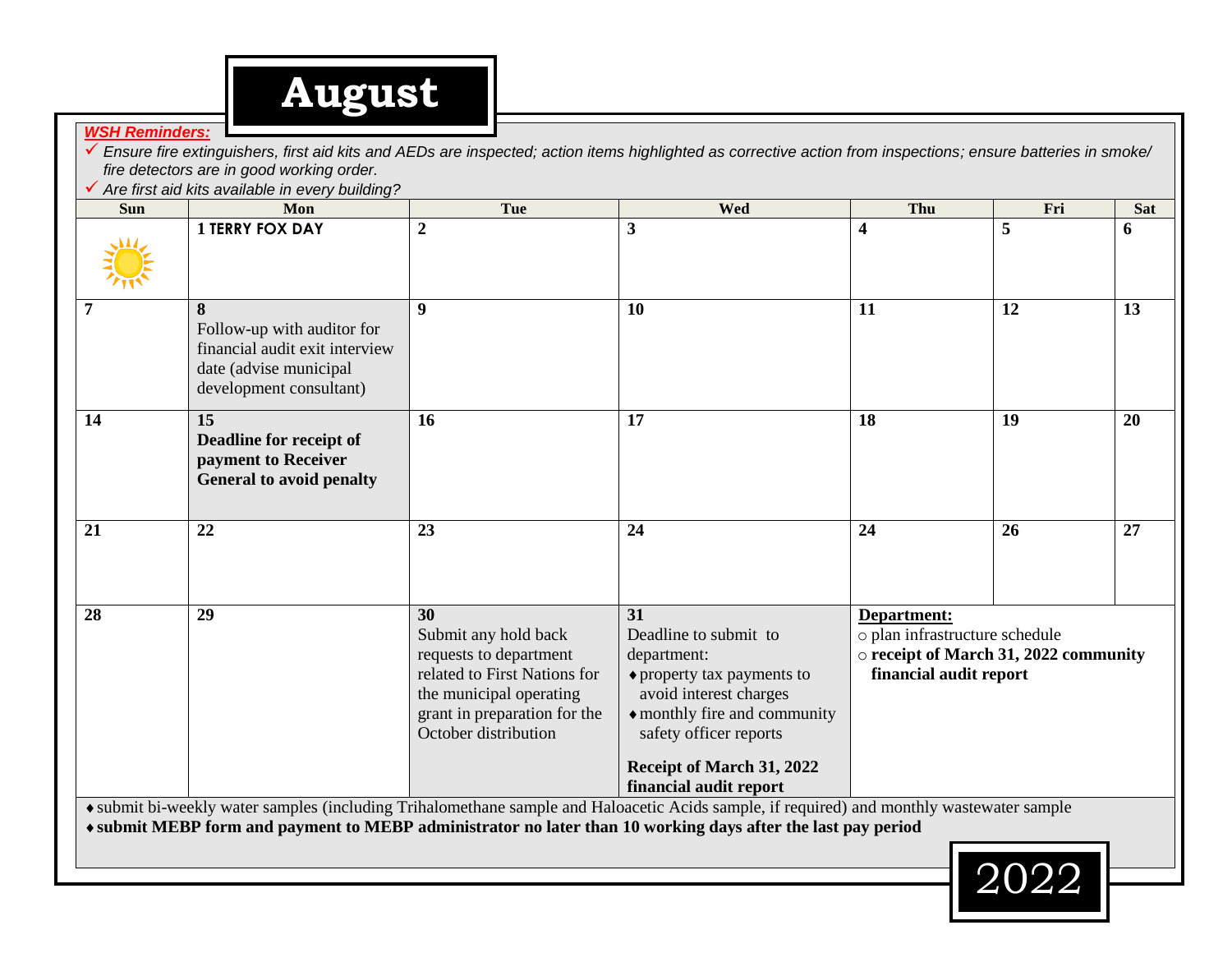

*WSH Reminders: Ensure fire extinguishers, first aid kits and AEDs are inspected; action items highlighted as corrective action from inspections; ensure batteries in smoke/ fire detectors are in good working order. Planned inspection to be conducted in conjunction with the infrastructure audit by department or Energy Consultants Incorporated.* **Sun Mon Tue Wed Thu Fri Sat Department:** o send community inventory reports to community for updating o infrastructure audit conducted o PEO to receive election calendar from SEO **1** Receipt of community inventory reports from department to update **2** *SEO to submit election calendar to PEO* **3 4 5 LABOUR DAY 6 7 8 9 10 11 12 13 14 Inventory day:** conduct annual physical inventory **15 Deadline for receipt of payment to Receiver General to avoid penalty 16 MMS:** furnaces and heaters serviced **17 18 19 MMS:** crawlspace vents closed **20 21 22 23 24 25 26** *SEO to post Form 3 – Notice of Voters List/ Personal Security Protection* **27 28** *SEO to post Form 6 - Notice of Nominations* **29 30 NATIONAL DAY FOR TRUTH AND RECONCILIATION Property taxes are due** Deadline to submit to department: 2021/22 operations and maintenance (O&M) deficit recovery plan for approval, if applicable property tax payments to avoid

submit bi-weekly water samples and monthly wastewater sample

council to begin planning process to review and update the community management plan (six month review)

**submit MEBP form and payment to MEBP administrator no later than 10 working days after the last pay period** 2022



interest charges

monthly fire and community safety officer reports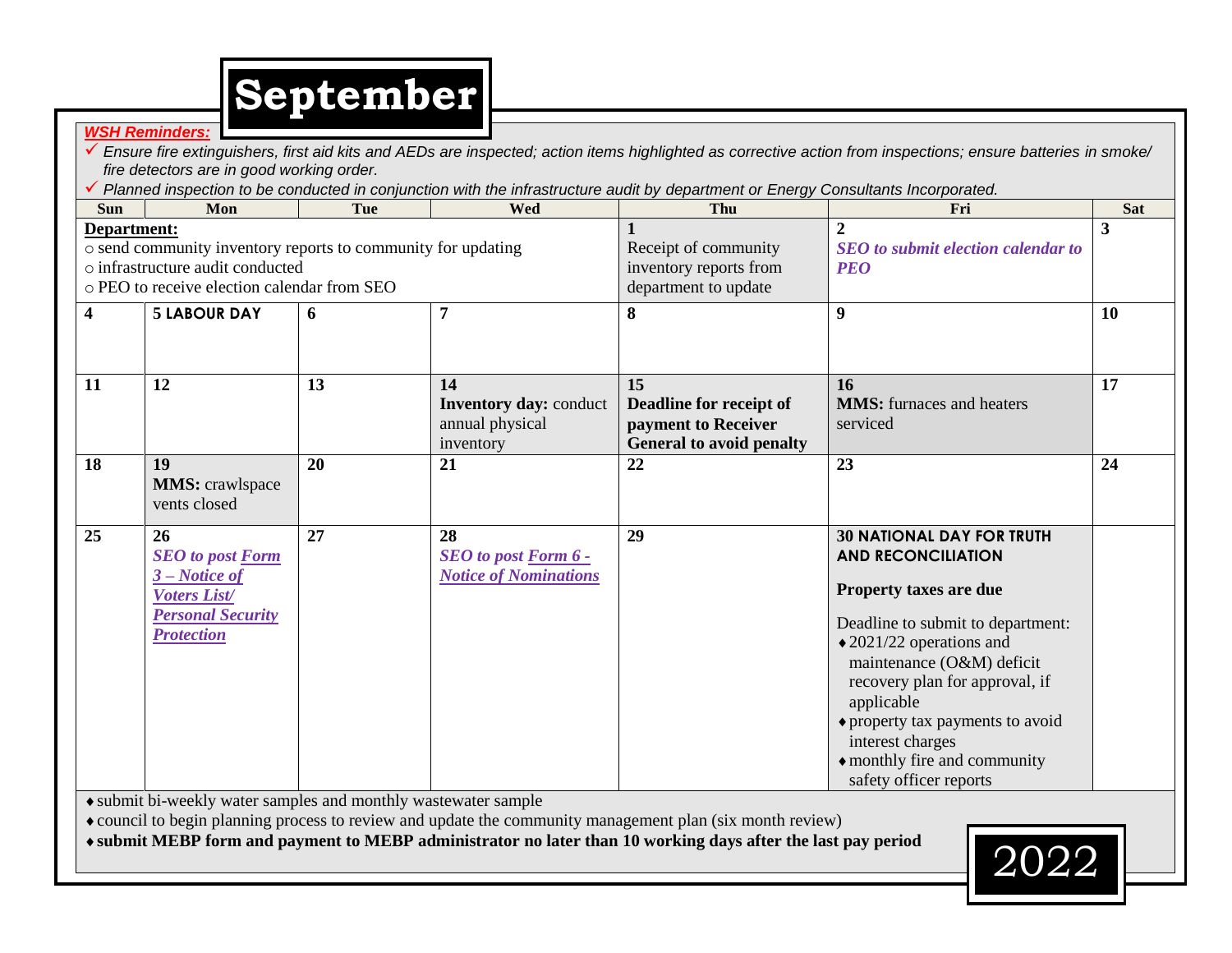|                                                                                                                                                                                         | October                                                                                                                                                                                                                    |                                                                                                                                                                                                                                                                                                                                                    |                                                                                                                       | National Cyber Security Awareness Month - protect<br>your electronic devices and online accounts |                                                                                                              |                                                                                                      |
|-----------------------------------------------------------------------------------------------------------------------------------------------------------------------------------------|----------------------------------------------------------------------------------------------------------------------------------------------------------------------------------------------------------------------------|----------------------------------------------------------------------------------------------------------------------------------------------------------------------------------------------------------------------------------------------------------------------------------------------------------------------------------------------------|-----------------------------------------------------------------------------------------------------------------------|--------------------------------------------------------------------------------------------------|--------------------------------------------------------------------------------------------------------------|------------------------------------------------------------------------------------------------------|
| <b>WSH Reminders.</b>                                                                                                                                                                   | fire detectors are in good working order.<br>√ Are your training records up-to-date?                                                                                                                                       | Ensure fire extinguishers, first aid kits and AEDs are inspected; action items highlighted as corrective action from inspections; ensure batteries in smoke/                                                                                                                                                                                       |                                                                                                                       |                                                                                                  |                                                                                                              |                                                                                                      |
| <b>Sun</b>                                                                                                                                                                              | Mon                                                                                                                                                                                                                        | Tue                                                                                                                                                                                                                                                                                                                                                | Wed                                                                                                                   | Thu                                                                                              | Fri                                                                                                          | <b>Sat</b>                                                                                           |
| Department:                                                                                                                                                                             | o distribute municipal operating grant to communities                                                                                                                                                                      | orespond to any O&M deficit recovery plan approval requests by the $15th$                                                                                                                                                                                                                                                                          |                                                                                                                       |                                                                                                  |                                                                                                              | Vehicle registration<br>renewals due by $31st$                                                       |
| $\overline{2}$                                                                                                                                                                          | Submit quarterly<br><b>GST</b> refund                                                                                                                                                                                      | <b>MMS</b> : isolate lagoon<br>cells for final discharge                                                                                                                                                                                                                                                                                           | <b>Nomination period</b><br>begins                                                                                    | 6                                                                                                | 7                                                                                                            | 8                                                                                                    |
|                                                                                                                                                                                         |                                                                                                                                                                                                                            |                                                                                                                                                                                                                                                                                                                                                    | <b>Fire Prevention Week</b>                                                                                           |                                                                                                  |                                                                                                              |                                                                                                      |
| 9                                                                                                                                                                                       | <b>10 THANKSGIVING</b>                                                                                                                                                                                                     | 11<br><b>MMS:</b> sample lagoon for<br>final discharge and plan<br>for alum application for<br>phosphorus reduction                                                                                                                                                                                                                                | 12<br><b>Nomination day</b><br>1 p.m. to 9 p.m.<br><b>Nomination period</b><br>ends/last day to<br>revise voters list | 13<br>Up to $2 p.m.$ for<br>candidate<br>withdrawals                                             | 14<br><b>SEO</b> to post<br><b>Form 11-</b><br><b>Notice of</b><br><b>Election or</b><br><i>acclamations</i> | 15<br><b>Deadline for</b><br>receipt of payment<br>to Receiver<br><b>General to avoid</b><br>penalty |
| <b>16</b>                                                                                                                                                                               | 17<br>Submit quarterly<br>payroll report to<br>MEBP administrator                                                                                                                                                          | 18<br><b>MMS</b> : begin lagoon<br>discharge                                                                                                                                                                                                                                                                                                       | 19<br><b>Advance voting</b><br>5 p.m. to 9 p.m.                                                                       | 20<br><b>MMS</b> : service<br>snow removal<br>equipment                                          | 21                                                                                                           | 22                                                                                                   |
| 23                                                                                                                                                                                      | 24                                                                                                                                                                                                                         | 25                                                                                                                                                                                                                                                                                                                                                 | 26<br><b>Election</b> day<br>8 a.m. to 8 p.m.                                                                         | 27<br><b>Election results</b><br><i>announced</i>                                                | 28<br><b>SEO</b> to forward<br><i>official results</i><br>to PEO                                             | 29                                                                                                   |
| 30<br>Deadline to<br>submit to<br>department:<br>$\triangleleft 2^{nd}$ quarter<br>financial<br>statement (July<br>to Sept.)<br>◆ recreation and<br>wellness report<br>(April to Sept.) | 31 Halloween<br>Deadline to submit to<br>department:<br>• vehicle registration<br>renewals<br>$\bullet$ property tax<br>payments to avoid<br>interest charges<br>• monthly fire and<br>community safety<br>officer reports | • check the Office of the Fire Commissioner's website for fire prevention week activities and resources at:<br>https://www.firecomm.gov.mb.ca/safety_fpw.html<br>• submit bi-weekly water samples and monthly wastewater sample<br>* submit MEBP form and payment to MEBP administrator no later than 10 working days after the last<br>pay period |                                                                                                                       |                                                                                                  |                                                                                                              | $\mid$ 2022                                                                                          |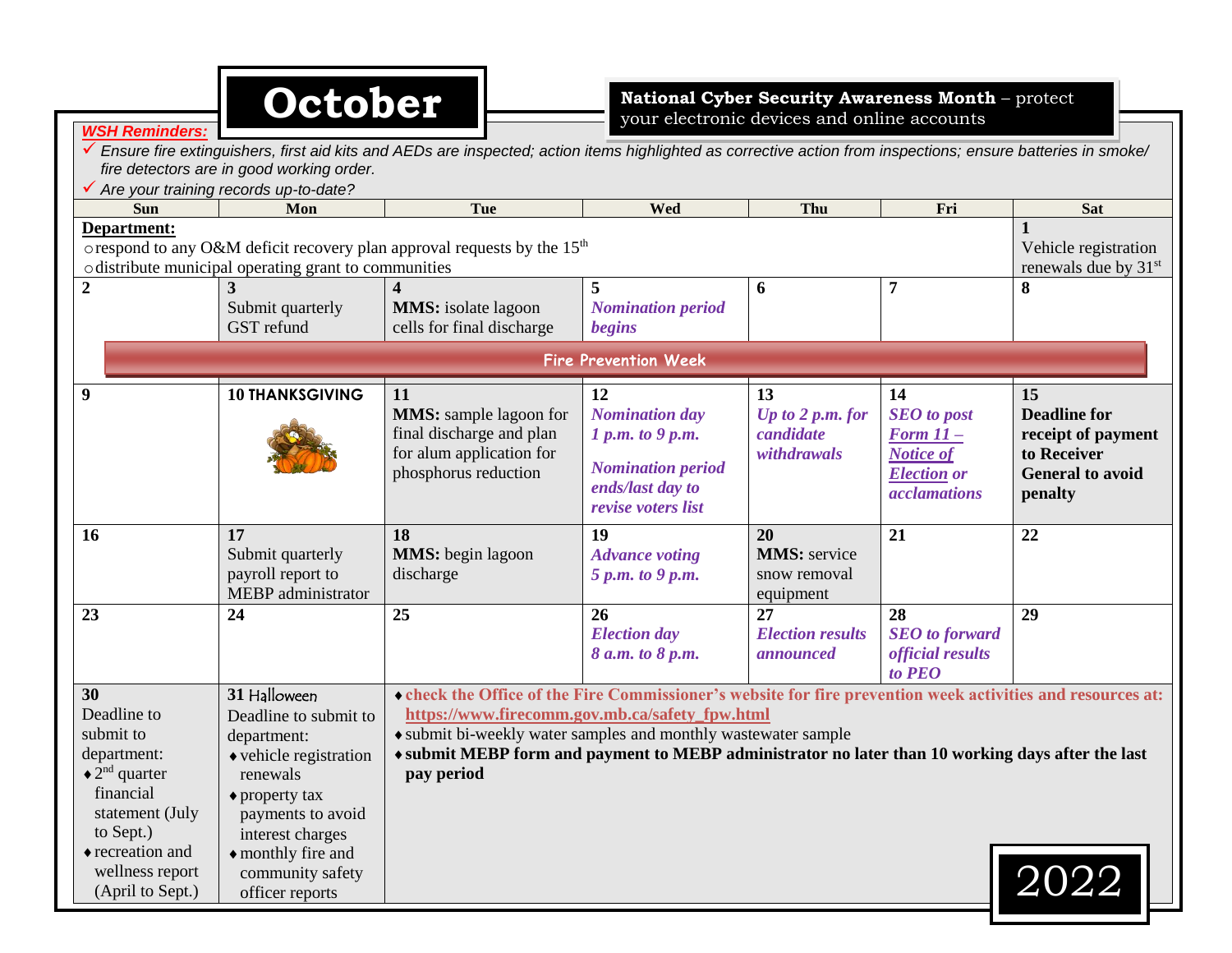

|                                                                                                                                                                                 | <b>WSH Reminders:</b><br>✔ Are your training records-up-to-date?<br>$\checkmark$ Ensure fire extinguishers, first aid kits and AEDs are inspected; action<br>✔ Ensure employees and contractors (ex: custodial services) are trained in<br>items highlighted as corrective action from inspections; ensure batteries in<br>Workplace Hazardous Materials Information System (WHMIS) where<br>smoke/fire detectors are in good working order.<br>exposed to chemicals. |                                                                                                   |                                                           |                         |                           |    |  |  |  |  |
|---------------------------------------------------------------------------------------------------------------------------------------------------------------------------------|-----------------------------------------------------------------------------------------------------------------------------------------------------------------------------------------------------------------------------------------------------------------------------------------------------------------------------------------------------------------------------------------------------------------------------------------------------------------------|---------------------------------------------------------------------------------------------------|-----------------------------------------------------------|-------------------------|---------------------------|----|--|--|--|--|
| Tue<br>Wed<br>Thu<br>Fri<br>Mon<br><b>Sat</b><br><b>Sun</b>                                                                                                                     |                                                                                                                                                                                                                                                                                                                                                                                                                                                                       |                                                                                                   |                                                           |                         |                           |    |  |  |  |  |
| Department:<br>o conduct tax sale auction on properties<br>Submit updated<br>community inventory<br>in arrears<br>o conduct community needs assessment<br>reports to department |                                                                                                                                                                                                                                                                                                                                                                                                                                                                       |                                                                                                   | $\overline{2}$                                            | $\overline{\mathbf{3}}$ | $\overline{\mathbf{4}}$   | 5  |  |  |  |  |
| 6                                                                                                                                                                               | 7<br><b>MMS:</b> turn on heat trace<br>and recirculating pumps                                                                                                                                                                                                                                                                                                                                                                                                        | 8                                                                                                 | 9<br>Term of office starts for<br>elected council members | <b>10</b>               | <b>11 REMEMBRANCE DAY</b> | 12 |  |  |  |  |
| 13                                                                                                                                                                              | 14                                                                                                                                                                                                                                                                                                                                                                                                                                                                    | 15<br><b>Deadline for receipt</b><br>of payment to<br><b>Receiver General to</b><br>avoid penalty | 16                                                        | 17                      | 18                        | 19 |  |  |  |  |
| 20                                                                                                                                                                              | 21                                                                                                                                                                                                                                                                                                                                                                                                                                                                    | 22                                                                                                | 23                                                        | 24                      | 25                        | 26 |  |  |  |  |
| 27                                                                                                                                                                              | 28<br>29<br>30<br>Infrastructure audits due<br>Deadline to submit to<br>department:<br>• property tax payments to<br>avoid interest charges<br>• monthly fire and community<br>safety officer reports<br>• submit bi-weekly water samples (including Trihalomethane sample and Haloacetic Acids sample, if required) and monthly wastewater sample                                                                                                                    |                                                                                                   |                                                           |                         |                           |    |  |  |  |  |

conduct community needs assessment

prepare agenda for first meeting of council and conduct council orientation